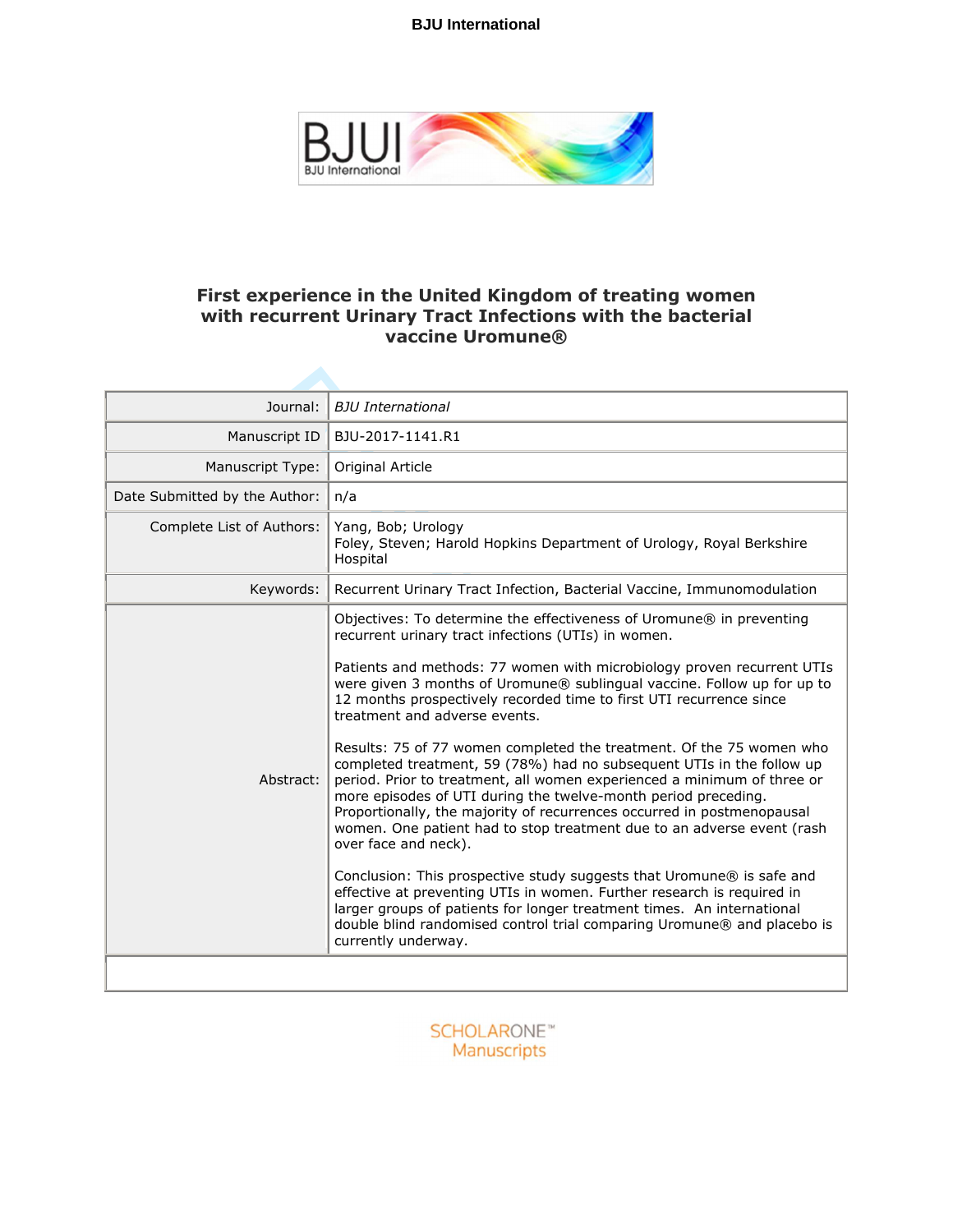# **First experience in the United Kingdom of treating women with recurrent Urinary Tract Infections with the bacterial vaccine Uromune®**

Bob Yang <sup>1</sup>, Steve Foley1,2

 *Royal Berkshire Hospital, Reading, UK Reading Urology Partnership, Reading, UK* 

#### **Conflicts of interest**: None

**Keywords**: *Recurrent Urinary Tract Infection, Bacterial Vaccine, Immunomodulation*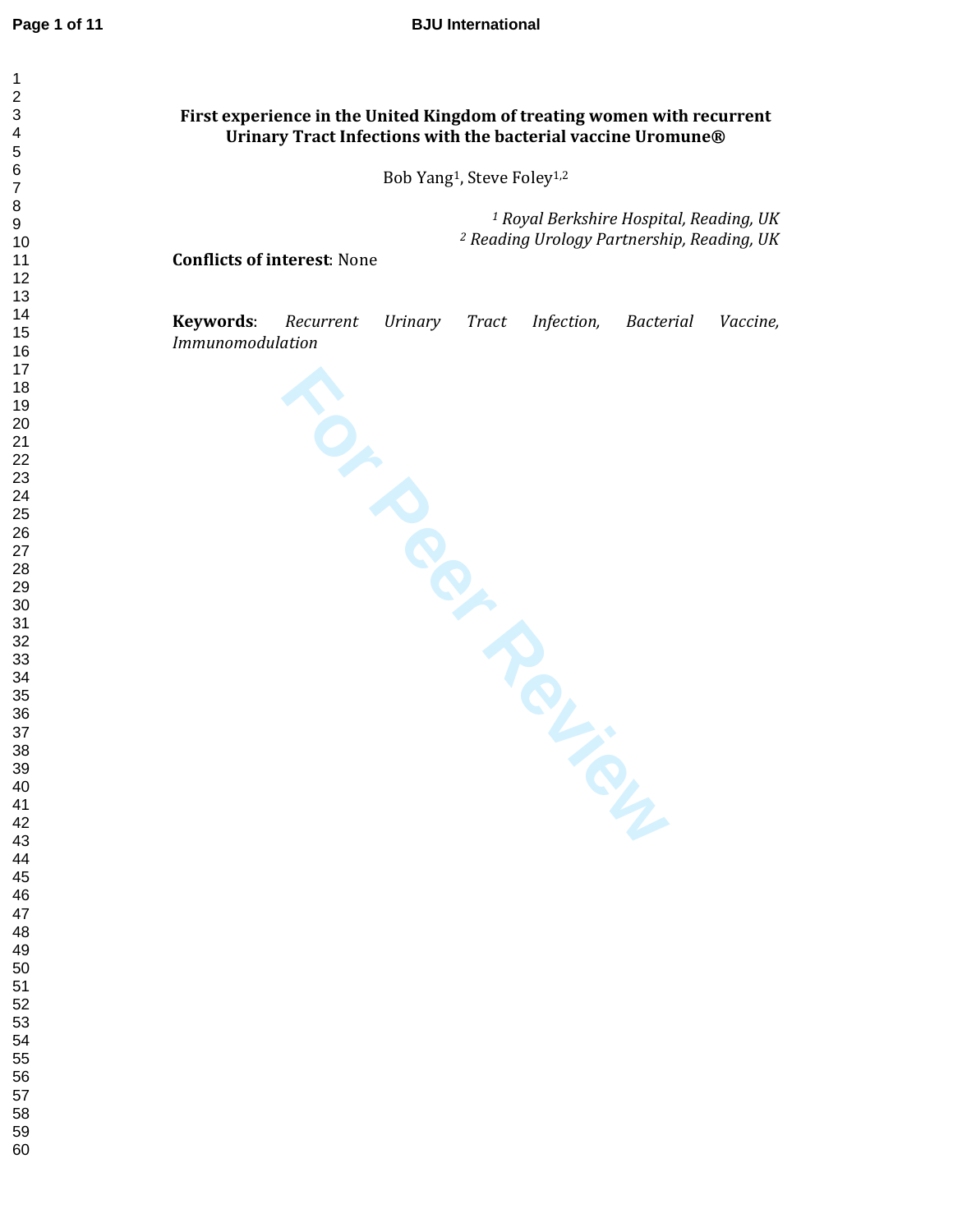# **Abstract**

Objectives: To determine the effectiveness of Uromune® in preventing recurrent urinary tract infections (UTIs) in women.

Patients and methods: 77 women with microbiology proven recurrent UTIs were given 3 months of Uromune® sublingual vaccine. Follow up for up to 12 months prospectively recorded time to first UTI recurrence since treatment and adverse events.

Results: 75 of 77 women completed the treatment. Of the 75 women who completed treatment, 59 (78%) had no subsequent UTIs in the follow up period. Prior to treatment, all women experienced a minimum of three or more episodes of UTI during the twelve-month period preceding.

Proportionally, the majority of recurrences occurred in postmenopausal women. One patient had to stop treatment due to an adverse event (rash over face and neck).

For a momen experienced a ummann or ance or<br>
he twelve-month period preceding.<br>
In the twelve-month period preceding.<br>
It is prospective study suggests that Uromune® is safted to stop treatment due to an adverse event (ras Conclusion: This prospective study suggests that Uromune® is safe and effective at preventing UTIs in women. Further research is required in larger groups of patients for longer treatment times. An international double blind randomised control trial comparing Uromune® and placebo is currently underway.

# **Introduction**

Urinary tract infections are one of the most prevalent conditions worldwide, typically affecting a disproportionally larger number of women than men.

Recurrent UTIs are defined as "three or more episodes of UTI during a twelve month period" or "two or more within 6 months". Up to 20-30% of women who previously experienced a UTI will develop recurrent UTIs. (1)

Often these women rely on long-term antibiotic prophylaxis. However with the alarming global rise in antibiotic resistance, there is a growing urgency to find alternative antibiotic-free treatment options. Such is the problem that the World Health Organisation (WHO) have implemented a Global Action Plan in 2015 to tackle antimicrobial resistance. The achievement of this goal by the WHO is via 5 strategic objectives quoted below: (2)

- 1. To improve awareness and understanding of antimicrobial resistance
- 2. To strengthen knowledge through surveillance and research
- 3. To reduce the incidence of infection
- 4. To optimise the use of antimicrobial agents
- 5. To develop the economic case of sustainable investment that takes account of the needs of all counties and increase investment in new medicines, diagnostic tools vaccines and other interventions.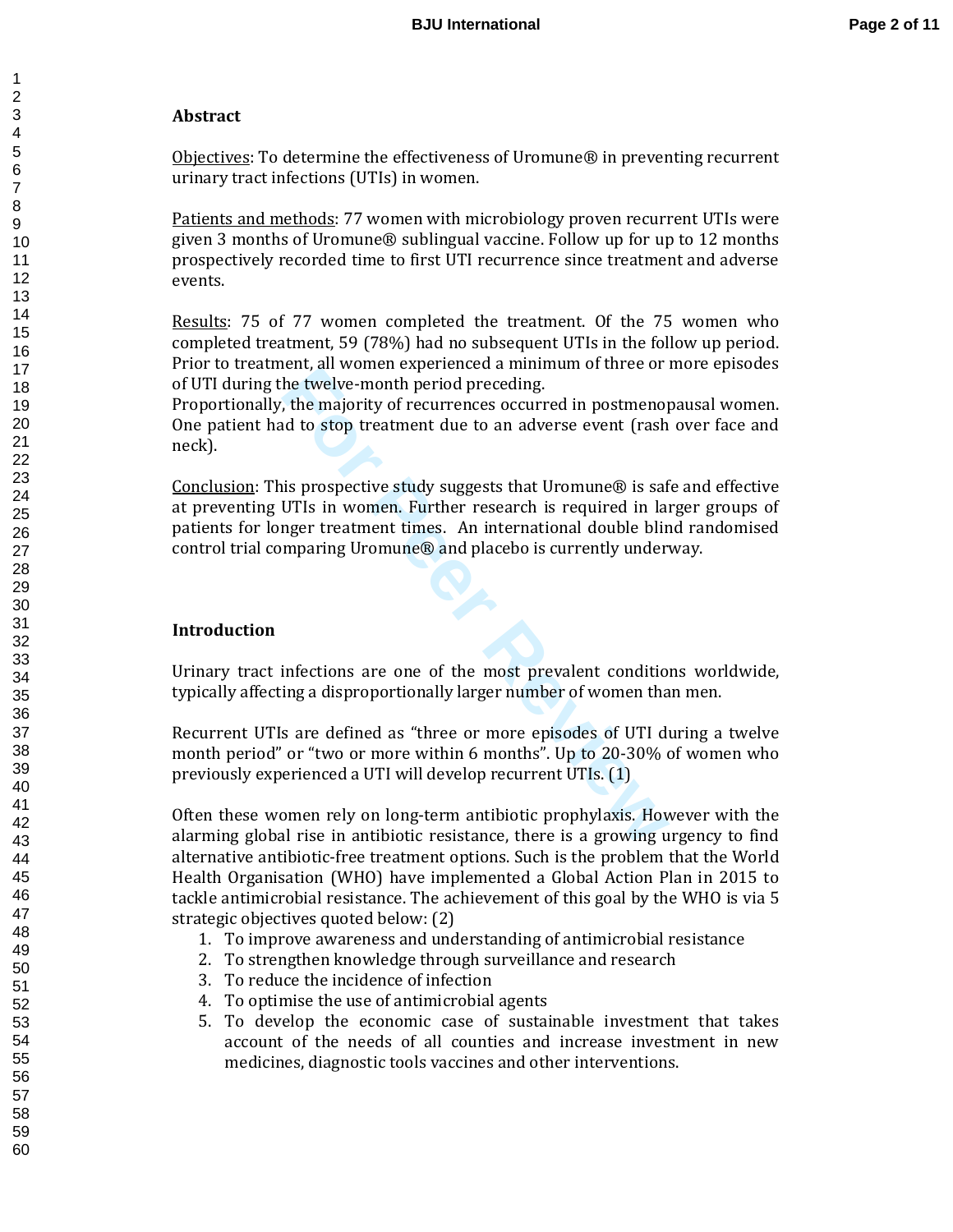With UTIs attributing a large proportion of infections worldwide requiring antibiotic use, there is rapidly growing research in Urinary Tract Infections. The current and new preventative measures in the treatment of UTIs have recently been reviewed. (3) One potential treatment option is via an immunomodulation vaccine that utilises the patients' own immune system to prevent recurrent UTIs.

increasting that the sublingual mucosa has been linked to an activat<br>the sublingual mucosa has been linked to an activat<br>osal and systemic immune response in the genitour<br>response at the site of the bladder mucosa is both The genitourinary tract utilises an innate and adaptive mucosal immune system to fight against uropathogens. This belongs to the mammalian lymphoid organ system, an immune system contributed by 80% of all immunocytes in the body and made up of various different areas around the body. Immunocytes transit through various mucosal associated lymphoid tissue (MALT) sites, thus dissemination of immunity to various MALT sites is possible via the activation of lymphocytes at one distant MALT site. (4) Various studies have found that stimulation of the sublingual mucosa has been linked to an activation of a broadspectrum mucosal and systemic immune response in the genitourinary tract. In particular the response at the site of the bladder mucosa is both persistent and of high efficacy with the sublingual mucosa is stimulated. (4-6) This is the underlying mechanism of Uromune®.

Uromune® (Syner-Med (PP) Ltd UK, Inmunotek S.L. Spain) is sublingual spray currently pre-licence in the phase III development stage available under the named patient program in the United Kingdom.

It is composed of equal amounts of four common UTI causing bacterium; *Escherichia Coli, Klebsiella Pneumoniae, Proteus Vulgaris and Enterococcus Faecalis,* in a suspension of 10 <sup>9</sup> inactivated whole bacteria/ml.

Spanish retrospective studies comparing Uromune® treatment and antibiotics therapy in women with recurrent UTIs have reported a significant decrease in UTI recurrence with no reported side effects in any Uromune® patients. The study reported a 90.28% (87.18-93.38) absolute risk reduction. (7)

Here we introduce the prospective study on the first experience in the United Kingdom of this new immunomodulation vaccine Uromune® in an initial cohort of women with recurrent UTIs who have failed conventional therapy.

# **Patients and Methods**

77 women with recurrent UTIs were identified. The average age at commencement of therapy was 56 years, ranging from 18 to 87 years. Each woman during the 12 month preceding suffered with a minimum of 3 or more episodes of microbiology proven urinary tract infections. All the selected women have previously undergone various investigations including cystoscopy and upper urinary tract imaging (either with Computerised Tomography or Ultrasound) to exclude any significant underlying pathology such as bladder tumours or renal/bladder calculi. All women prior to commencing Uromune® had failed antibiotic prophylaxis therapy. 50% of selected women had also tried intravesical instillation therapies.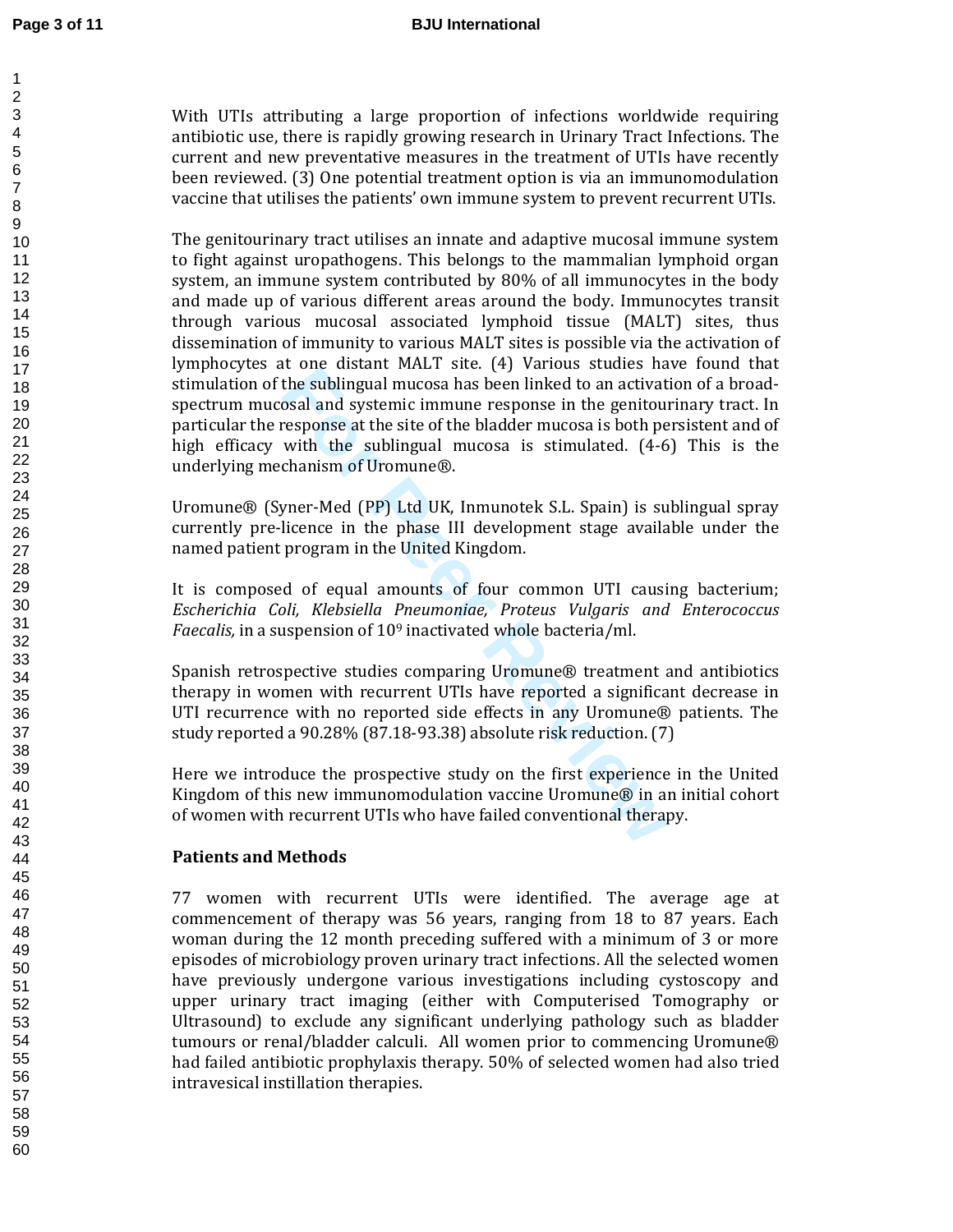Each woman received 3 months of Uromune®. This was taken as a sub-lingual spray once a day. The patient was required to be nil by mouth for the 2 hours preceding and following each daily spray.

Prospective observational follow up was for up to 12 months via a specialist nurse phone consultation and an on-going direct contact number to report any issues, including recurrent infections and side effects. An instruction letter for the patients General Practitioner was also sent out for each patient.

Infections symptoms when reported were confirmed via the patients General Practitioner with a urinary sample analysed for microscopy culture and sensitivity prior to commencement of antibiotic therapy.

### **Results**

romen who commenced Uromune® therapy, 7:<br>
For example Commenced Uromune® after<br>
lifestyle and personal reasons, in particular not bein<br>
hour nil by mouth regime preceding and fol<br>
I. She also reported not liking the taste Of the 77 women who commenced Uromune® therapy, 75 successfully completed the course. One woman stopped Uromune® after 2 weeks into therapy due to lifestyle and personal reasons, in particular not being able to cope with the 2 hour nil by mouth regime preceding and following spray administration. She also reported not liking the taste of the spray.

One woman stopped therapy after experiencing an allergic reaction (described below).

Of the 75 women who completed therapy, 59 women (78%) reported no subsequent UTIs during both the treatment and in the subsequent follow up period. This is shown in figure 1.

Of the 16 women who experienced a UTI recurrence, 14 (87%) were postmenopausal.

The median time to first recurrence was 2 months, ranging from  $1 - 8$  months (Figure 2 and Figure 3).

For the women with recurrences, 12 in their urine cultures grew *Escherichia Coli.* The rest had Mixed Growth, *Pseudomonas*, *Klebsiella* and *Serratia Marcescens*.

#### Adverse reactions

One patient experienced an adverse reaction to Uromune®. The patient had a history of an allergic rash to penicillin, trimethoprim, nitrofurantoin and ciprofloxacin with underlying chronic kidney disease, multiple sclerosis and bilateral ureteric implantation for reflux. The patient developed a rash affecting her face and neck after 2 days of Uromune®. This resolved upon stopping the therapy. The patient recommenced Uromune® therapy and 2 days later, the same rash like reaction affecting her face and neck appeared. Throughout there was no evidence of airway compromise or anaphylaxis reaction. The patient both times took anti-histamines to relieve her symptoms. The patient on review permanently discontinued her treatment.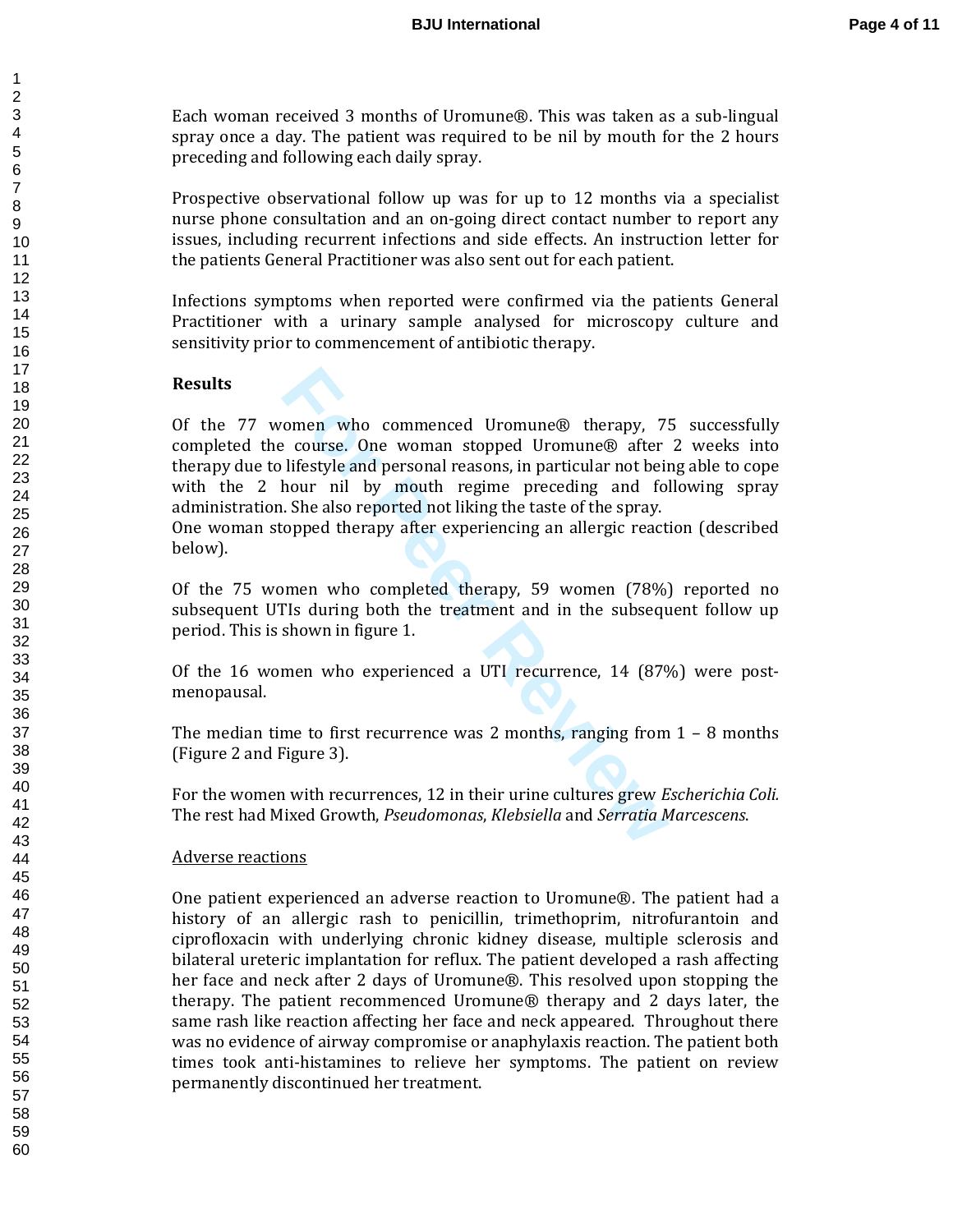7 patients (<10%) reported minor potential adverse reactions during their 3 month course of Uromune®, which are listed below:<br>● Post nasal drip

- 
- 
- Stinging around mouth<br>• Pruritus over old BCG scar
- 
- Pruritus over abdomen<br>• Intermittent abdominal pains<br>• Mild nausea
- 

One patient with underlying asthma had an asthma exacerbation 2 months into treatment, temporarily pausing her Uromune® course.

Importantly, all the above patients recommenced or continued their Uromune® treatment and completed the course with no repeat or worsening of the above symptoms.

### **Discussion**

If the above patients recommenced or continued the<br>completed the course with no repeat or worsenin<br>mencement of treatment. This was achieved in the<br>ducible side effects. Furthermore, anecdotally, patie<br>o high, in particula This initial cohort suggests that Uromune® is both safe and effective in women with recurrent UTIs, with a majority of recruited patients remaining infection free since commencement of treatment. This was achieved in the background of minimal reproducible side effects. Furthermore, anecdotally, patient satisfaction rates were also high, in particular with how straight forwards and pain-free the administration of the treatment is.

The majority of women with recurrences grew *Escherichia Coli*, in line with *E Coli*  as the most predominant causative organism of urinary tract infections *.* The rest had Mixed Growth, *Pseudomonas*, *Klebsiella* and *Serratia Marcescens*. However there were no themes to the type of bacteria or the resistance patterns.

Interestingly, for the women who still experienced recurrences despite treatment, the majority were postmenopausal. In total, 50 of the 75 women who completed treatment were in a postmenopausal state, with 14 of these postmenopausal women experiencing a recurrence, meaning Uromune® was successful in 72% of post-menopausal women in preventing further UTI recurrences. On the other hand, of the 25 premenopausal women who completed Uromune® treatment, only 2 of them experienced a recurrence, signifying that the vaccine was effective in 88% of premenopausal women at preventing further UTI recurrences.

This is in line with decreased immunity with age and the lower oestrogen state found in women postmenopause and its link with decreased innate immunity via the loss of the commensal bacteria *Lactobacillus* and the loss of the acidic pH microenvironment within the vagina. This could very well be a further avenue of research to develop adjuvant therapies with Uromune®. Currently there is evidence that CO <sup>2</sup> ablation vaginal lasers may help rejuvenate this microenvironment, much like oestrogen therapy, restoring the lactic acid synthesis of commensal bacterial and the innate vaginal defence against UTIs. (8- 10) Combination therapy therefore with both Uromune® and a CO <sup>2</sup> ablation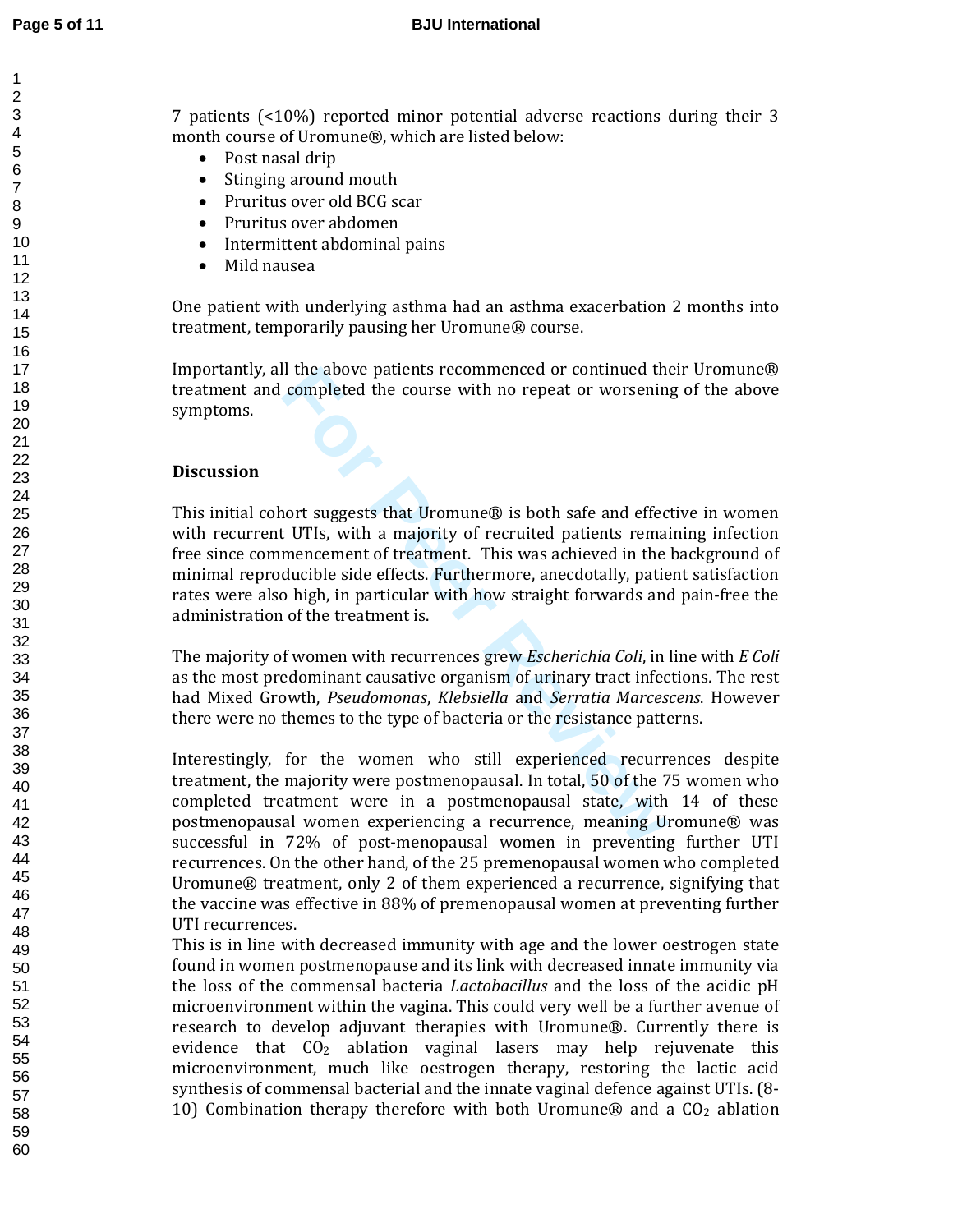vaginal laser may provide better effectiveness at preventing UTI recurrence in postmenopausal women, and is a potentially novel avenue for further research.

As mentioned above, previous Spanish studies by Lorenzo-Gomez et al (7)on Uromune® have also shown favorable results. In a cohort of 669 women with recurrent UTIs, their latest 2016 study retrospectively compared the risk reduction of developing UTI recurrence between 3 months of Uromune® prophylaxis and 6 months of antibiotic prophylaxis over a 1 year follow up period. The antibiotics chosen were Trimethoprim/sulfamethoxazole or Nitrofurantoin depending on renal function and sensitivities. The authors reported a shorter time to first recurrence in the antibiotic group, as well as a 90.28% (87.18-93.38) absolute risk reduction when using Uromune®. The authors also reported finding no local or systemic side effects. Whilst the results from their study are more positive compared to our data reported above, their study was limited by the retrospective manner in which it was performed, lacking the more accurate outcomes associated with prospective explanatory controlled studies.

Forceta maning to becar of systemme state crectes. The protectarial shape that are extended by the retrospective manner in which it wore accurate outcomes associated with prospective lies.<br>Ilso has better efficacy when com Uromune® also has better efficacy when compared with previous immunomodulation therapies. One of the first oral immunomodulation therapies was Uro-Vaxom® (Terralab, Croatia). This tablet contained bacterial extracts of 18 uropathogenic *Escherichia Coli* strains. Previous studies (11) have reported a relative risk reduction of 0.61 (95% CI 0.48–0.78) when compared against placebo. However a recent multicentre double blind control trial (12) showed no significant difference in UTI rates between UroVaxom® and placebo in 451 patients. However during that study, a low number of UTIs occurred. This concurrently failed to show the effectiveness of Nitrofurantoin prophylaxis (a previously well established outcome), thus the low number of UTIs may well have impacted on the conclusion.

Overall, these results for Uromune® satisfies two of the WHO Global Action Plan strategic objectives by reducing the incidence of infection and developing a potential new medicine in the form of a vaccine in order to reduce antibiotic resistance.

The limitations of this study include the relative small numbers of patients recruited in addition to the lack of a control group in this prospective observational study.

Therefore in order to further progress our understanding on Uromune®, further prospective studies involving larger groups of patients with longer follow-ups periods in a double blinded placebo controlled manner are required. Currently underway is a large international multicentre collaboration between Spain and the United Kingdom, where 240 women with recurrent UTIs have been recruited into a randomised control trial comparing Uromune® with placebo in a prospective double blind format for a 2 years period.

 $\mathbf{1}$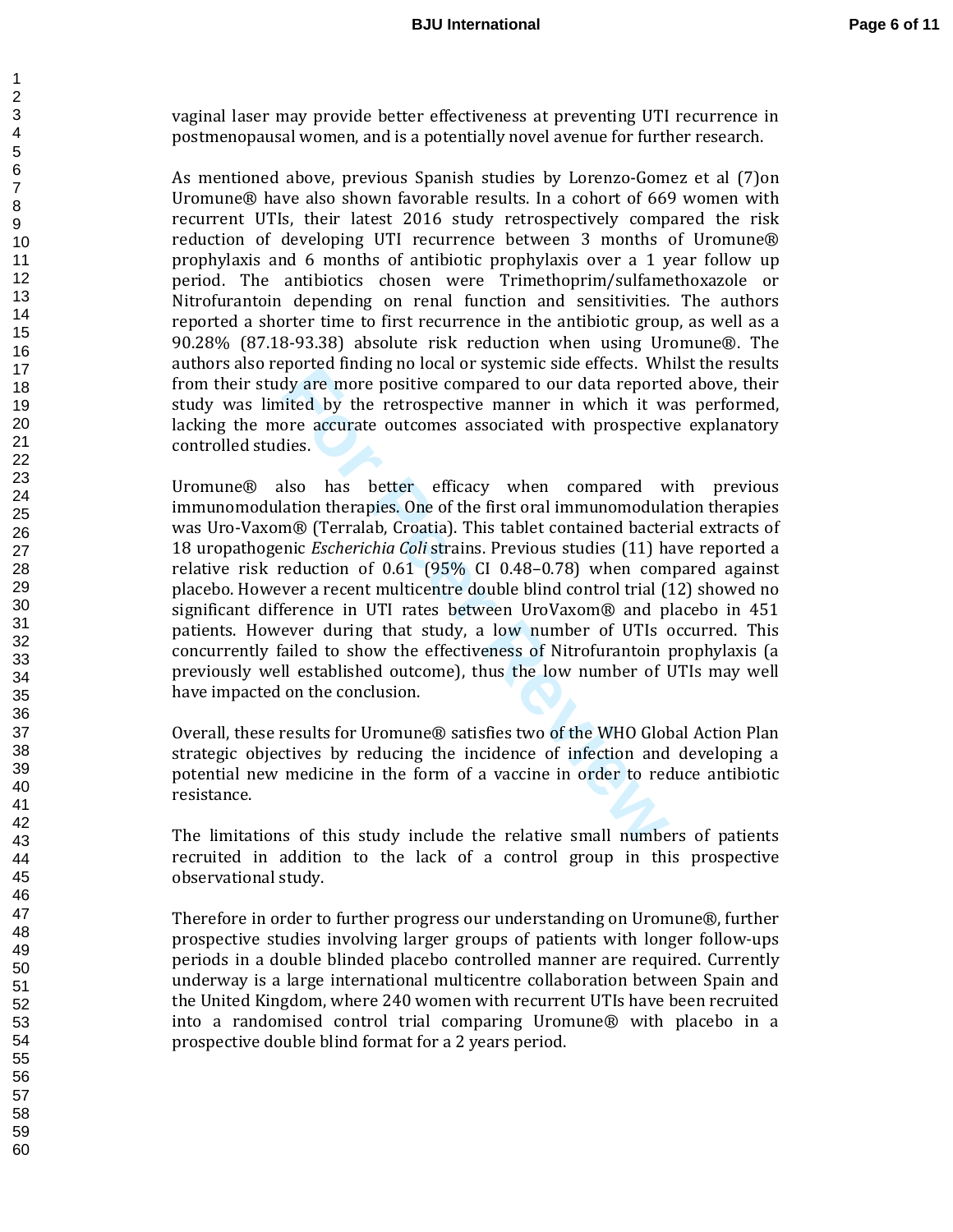Overall, the data from this prospective study appears to indicate that Uromune® may harbor strong potential in becoming a viable alternative therapy in the treatment for women with recurrent UTIs.

**Acknowledgements**: The authors would like to thank all the staff at Royal Berkshire Hospital and Reading Urology Partnership for their support.

## **Conflicts of interest**: None

**Ethics**: This project was undertaken as a registered audit

### **References**

1 Albert X, Huertas I, Pereiro, II, Sanfelix J, Gosalbes V, Perrota C. Antibiotics for preventing recurrent urinary tract infection in non-pregnant women. The Cochrane database of systematic reviews. 2004 (3):CD001209. PubMed PMID: 15266443.

**References**<br> **Formulation Example 12**<br> **Formulation Example 12**<br> **Formulation 12**<br> **Formulation 12014**<br> **Formulation 12014**<br> **Formulation 12015**<br> **Formulation 12015**<br> **Formulation 12015**<br> **Formulation 12015**<br> **Formulation** 2 Global Action Plan on antimicrobial resistance. Geneva. World Health Organization; 2015. Available from: http://apps.who.int.iris/bitstream/10665/193736/1/9789241509763\_eng.pdf? ua=1 [cited 2017 Augus]

3 Yang B, Foley S, Toozs-Hobson P. Urinary Tract Infections: Current and New Preventative Options. SM J Clin Med. 2016; 2(2): 1018

4 Holmgren J, Czerkinsky C. Mucosal immunity and vaccines. Nature medicine. 2005 Apr;11(4 Suppl):S45-53. PubMed PMID: 15812489.

5 Beerepoot MA, Geerlings SE, van Haarst EP, van Charante NM, ter Riet G. Nonantibiotic prophylaxis for recurrent urinary tract infections: a systematic review and meta-analysis of randomized controlled trials. The Journal of urology. 2013 Dec;190(6):1981-9. PubMed PMID: 23867306.

6 Cuburu N, Kweon MN, Song JH, Hervouet C, Luci C, Sun JB, et al. Sublingual immunization induces broad-based systemic and mucosal immune responses in mice. Vaccine. 2007 Dec 12;25(51):8598-610. PubMed PMID: 17996991.

7 Lorenzo-Gomez MF, Padilla-Fernandez B, Garcia-Cenador MB, Virseda-Rodriguez AJ, Martin-Garcia I, Sanchez-Escudero A, et al. Comparison of sublingual therapeutic vaccine with antibiotics for the prophylaxis of recurrent urinary tract infections. Frontiers in cellular and infection microbiology. 2015;5:50. PubMed PMID: 26090341. Pubmed Central PMCID: 4452880.

8 Salvatore S, Leone Roberti Maggiore U, Athanasiou S, Origoni M, Candiani M, Calligaro A, et al. Histological study on the effects of microablative fractional CO2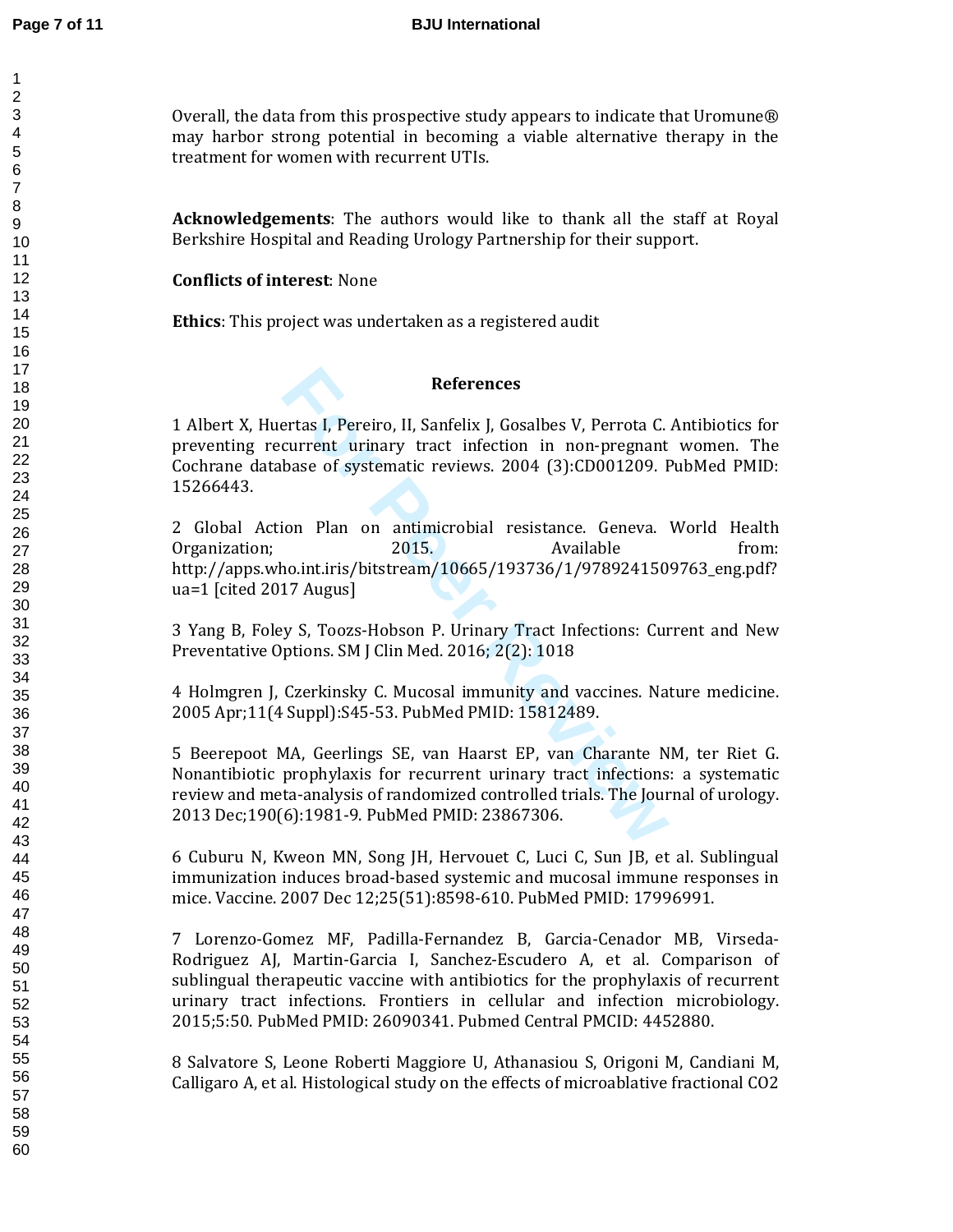laser on atrophic vaginal tissue: an ex vivo study. Menopause. 2015 Aug;22(8):845-9. PubMed PMID: 25608269.

9 Yang B, Foley C, Foley S. MP23-05 Using Femtouch in the treatment of women with recurrent Urinary Tract Infections: First experience in the United Kingdom. The Journal of Urology. 2017. 10.1016. J.juro.2017. 197(4):e294-e295, APR 2017.

10 Zerbinati N, Serati M, Origoni M, Candiani M, Iannitti T, Salvatore S, et al. Microscopic and ultrastructural modifications of postmenopausal atrophic vaginal mucosa after fractional carbon dioxide laser treatment. Lasers in medical science. 2015 Jan;30(1):429-36. PubMed PMID: 25410301.

11 . Beerepoot M, Geerlings S. Non-Antibiotic Prophylaxis for Urinary Tract Infections. Pathogens. 2016; 5.

12 Wagenlehner FM, Ballarini S, Pilatz A, Weidner W, Lehr L, Naber KG. A Randomized, Double-Blind, Parallel-Group, Multicenter Clinical Study of Escherichia coli-Lyophilized Lysate for the Prophylaxis of Recurrent Uncomplicated Urinary Tract Infections. Urologia internationalis. 2015; 95: 167- 176.

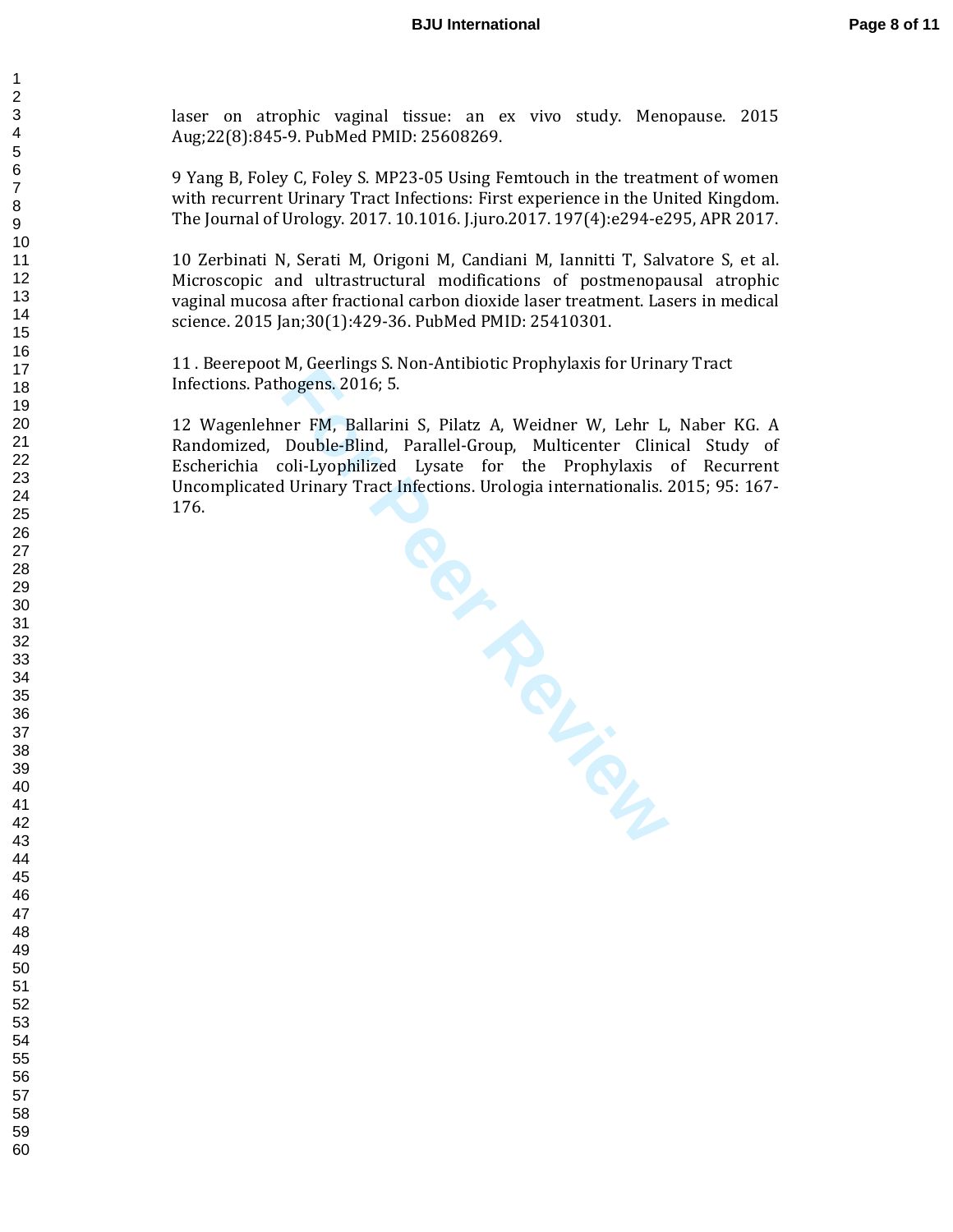$\mathbf{1}$  $\overline{2}$  $\overline{\mathbf{4}}$  $\overline{7}$ 



>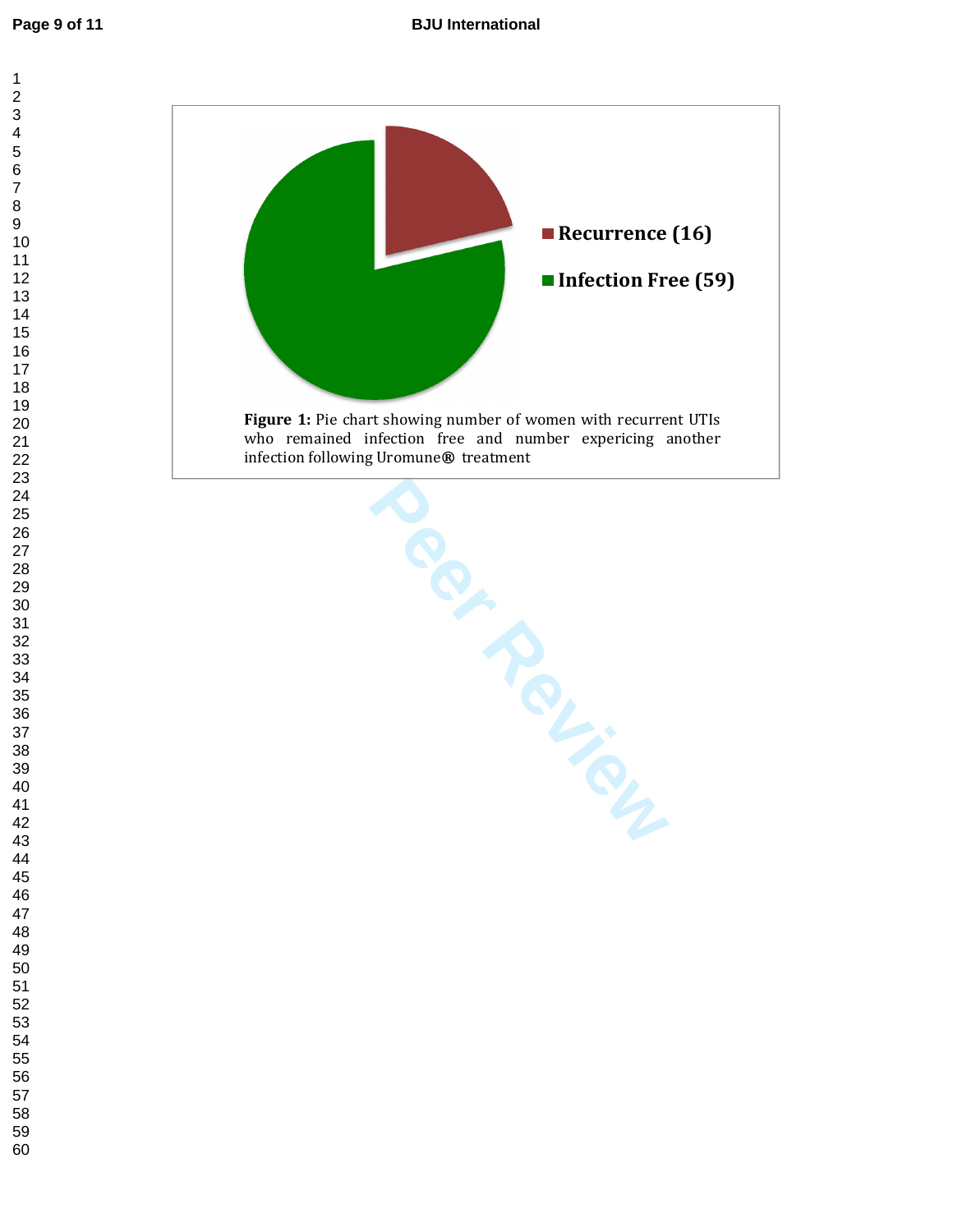